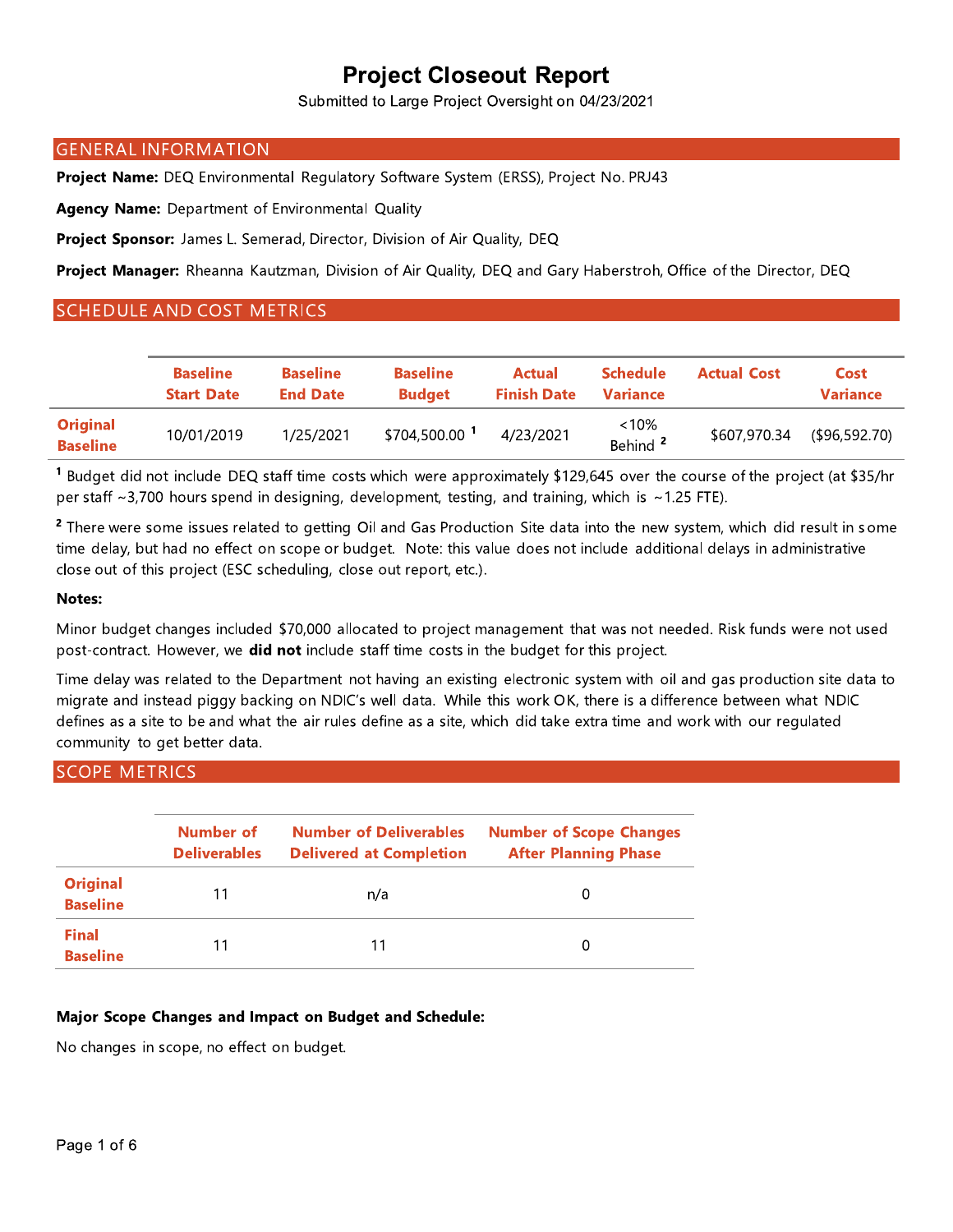Submitted to Large Project Oversight on 04/23/2021

## **QUALITY METRICS**

| <b>Number of Defects/Quality</b><br><b>Issues Identified After Delivery</b> | <b>Number of Success Measures Identified in Project</b><br><b>Charter That Were Satisfied or Achieved at Project</b><br><b>Completion</b> | <b>Objective</b>                                            |
|-----------------------------------------------------------------------------|-------------------------------------------------------------------------------------------------------------------------------------------|-------------------------------------------------------------|
| None. Though we have identified<br>areas for future enhancement             | 1. NDDEQ Staff resources better allocated                                                                                                 | 1.1, 1.2, 3.1, 3.2, 3.3,<br>4.1, 5.1, 6.1, 6.2, 6.3         |
| and increased usability.                                                    | 2. Regulated Community (RC) Staff time savings                                                                                            | 3.1, 3.2, 3.3, 4.1, 6.1,<br>6.3                             |
|                                                                             | 3. Quicker Response time to non-compliance issues by<br>the RC                                                                            | 2.1, 6.3                                                    |
|                                                                             | 4. Reduce late reports                                                                                                                    | 3.1, 3.2, 3.3, 4.1, 6.1,<br>6.2, 6.3                        |
|                                                                             | 5. Increase Transparency                                                                                                                  | 5.1                                                         |
|                                                                             | 6. Automate some processes                                                                                                                | 1.1, 1.2, 2.1, 3.1, 3.2,<br>3.3, 4.1, 5.1, 6.1, 6.2,<br>6.3 |
|                                                                             | 7. NDDEQ management review                                                                                                                | 2.1, 6.2, 6.3                                               |

### Notes:

System meets all the requirements outlined in the project plan. There were some hiccups related to getting Oil and Gas Production Site data into the new system, which did result in some time delay. This was related to the Department not having an existing electronic system with this data to migrate and instead piggy backing on NDIC's well data. While this worked well, there is a difference between what NDIC defines as a site to be and what the air rules define as a site, which required regulated community assistance in data cleaning.

### **OBJECTIVES & LESSONS LEARNED**

| <b>Objective</b>                                                                                                           | <b>Measurement</b>                                                                                                                                                | Met/Not Met | <b>Measurement Outcome</b>                                                                           |
|----------------------------------------------------------------------------------------------------------------------------|-------------------------------------------------------------------------------------------------------------------------------------------------------------------|-------------|------------------------------------------------------------------------------------------------------|
| <b>1.1.</b> Reduce staff<br>scanning time by 75%.                                                                          | <b>1.1.1.</b> Measure baseline time<br>spent scanning by staff then<br>compare to amount of time<br>scanning 9 months after go-live.                              | In-process  | Initial trends show less scanning, especially<br>with submittals by oil and gas production<br>sites. |
| <b>1.2.</b> Reduce staff time<br>from entering scanned<br>documents into<br>document<br>management system<br>(AQDB) by 75% | <b>1.2.1.</b> Measure baseline time<br>spent entering data in by hand<br>by staff then compare to<br>amount of time hand entering<br>data 9 months after go-live. | In-process  | Initial trends show less scanning, especially<br>with submittals by oil and gas production<br>sites. |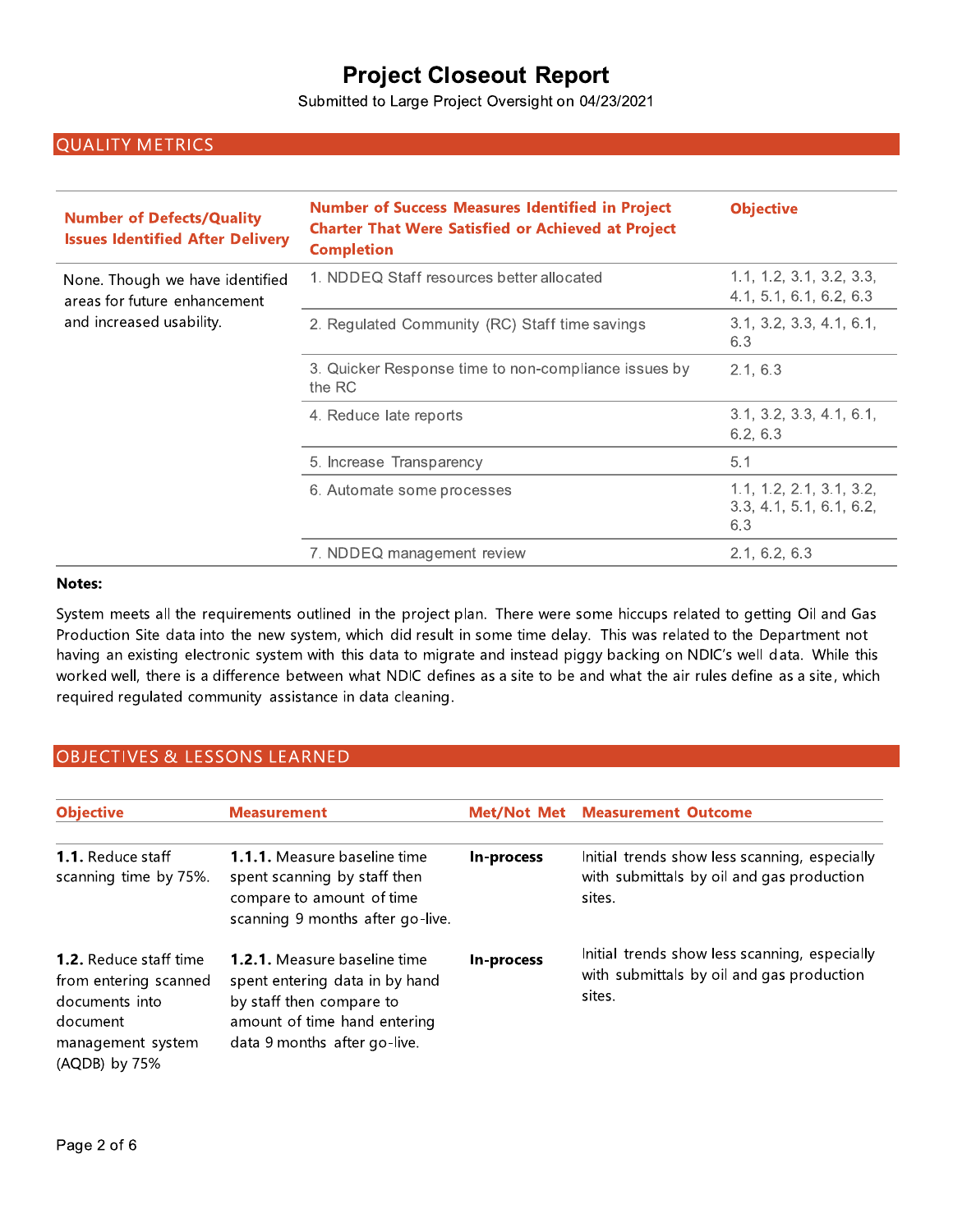Submitted to Large Project Oversight on 04/23/2021

| <b>Objective</b>                                                                                                      | <b>Measurement</b>                                                                                                                                         | <b>Met/Not Met</b> | <b>Measurement Outcome</b>                                                                                                                                                                                                                                        |
|-----------------------------------------------------------------------------------------------------------------------|------------------------------------------------------------------------------------------------------------------------------------------------------------|--------------------|-------------------------------------------------------------------------------------------------------------------------------------------------------------------------------------------------------------------------------------------------------------------|
| 2.1. Be able to query<br>15% of all data within<br>submitted reports.                                                 | 2.1.1. Measure current amount<br>of queryable report data fields<br>pre-project and then amount of<br>queryable data fields 3 months<br>after go-live date | Met                | Reporting and queryable data is<br>significantly more robust than in previous<br>system.                                                                                                                                                                          |
| <b>3.1.</b> Receive 50% of<br>submitted documents<br>from the regulated<br>community<br>(RC) electronically.          | 3.1.1. Measure the number of<br>documents received via mail<br>from the RC prior to project and<br>then re-measure 9 months after<br>go-live date.         | In-process         | Initial trends show less scanning, especially<br>with submittals by oil and gas production<br>sites. With COVID-19 and WFH, this<br>adoption may be accelerated.                                                                                                  |
| <b>3.2.</b> Accept 98% of all<br>Quad-O/Oa reports<br>and notifications<br>electronically from<br>regulated community | 3.2.1. Measure the number of<br>documents received via mail<br>compared to electronically from<br>the RC 9 months after go-live<br>date.                   | In-process         | Initial trends show less scanning, especially<br>with submittals by oil and gas production<br>sites.                                                                                                                                                              |
| <b>3.3.</b> Accept 98% of all<br>oil well registrations<br>electronically from<br>regulated community                 | 3.3.1. Measure the amount of<br>registrations received via mail<br>compared to electronically from<br>the RC 9 months after go-live<br>date.               | In-process         | Initial trends show less scanning, especially<br>with submittals by oil and gas production<br>sites. New registration system development<br>and strong positive response from<br>regulated community. With COVID-19 and<br>WFH, this adoption may be accelerated. |
| 4.1. Accept 90% of<br>received fees through<br>new Environmental<br>Regulatory Software<br>System (ERSS)              | 4.1.1. Be able to generate<br>invoices and accept fee payment<br>with electronic submittals.                                                               | <b>Met</b>         | New oil and gas registration system has<br>been accepting electronic payments.                                                                                                                                                                                    |
|                                                                                                                       | 4.1.2. Measure the amount of<br>fees paid electronically within<br>the 1 <sup>st</sup> 9 months compared to<br>pre-ERSS.                                   | In-process         | Applications for permits to construct have<br>used electronic payments or mailed<br>invoices.                                                                                                                                                                     |
| 5.1. Reduce AQ Open<br>Records Request (ORR)<br>Processing time by<br>25%.                                            | 5.1.1. Compare ORR requests<br>for AQPCP prior to ERSS and 9<br>months after.                                                                              | Met                | Records readily available for public<br>inspection. We have received positive<br>comments from public about data<br>availability.                                                                                                                                 |
|                                                                                                                       |                                                                                                                                                            |                    | Historic oil and gas registrations are in the<br>process of being digitized to be added to<br>new system and we hope to have those<br>made available later this year, which will<br>result in even less processing time.                                          |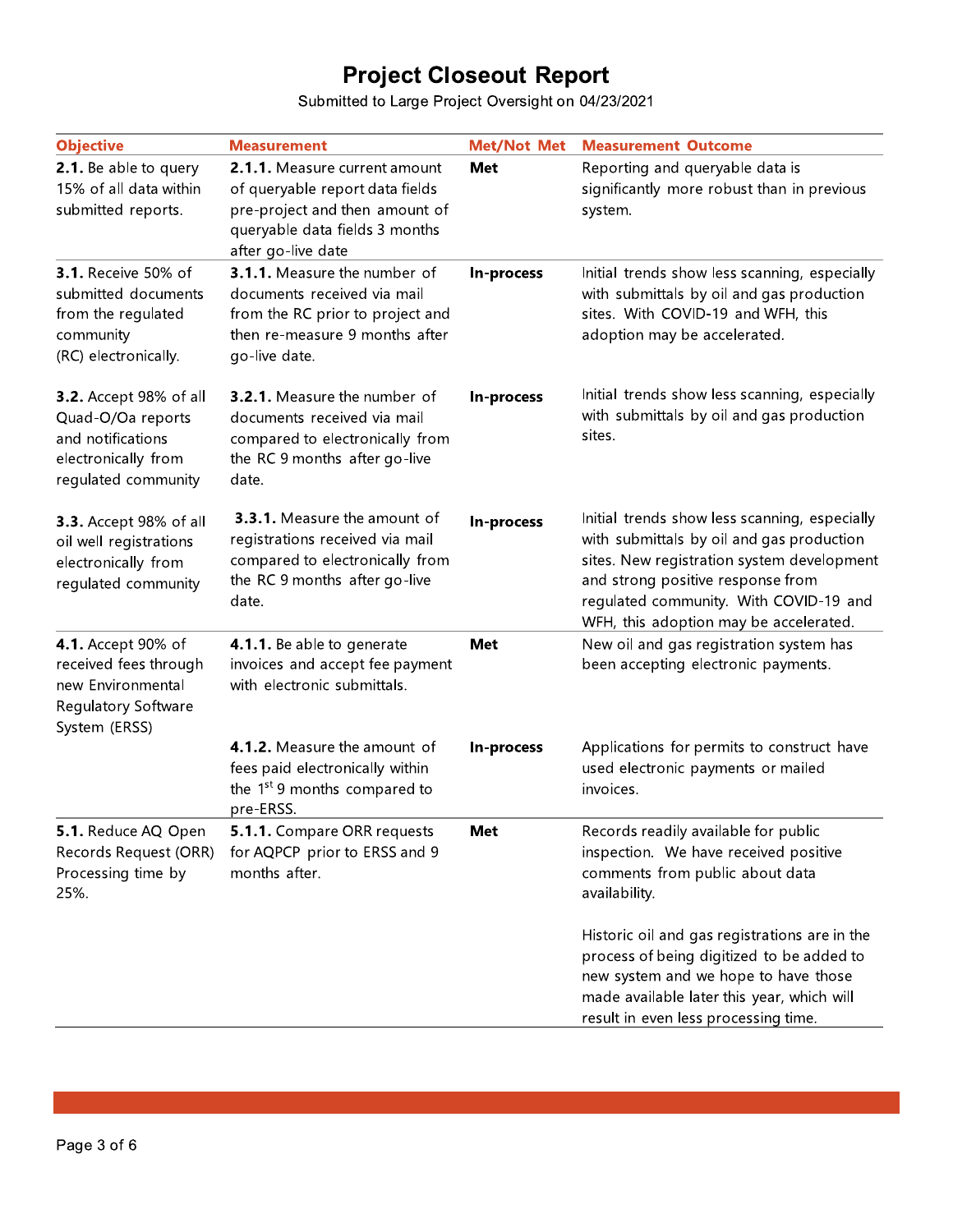## POST-IMPLEMENTATION REPORT

| <b>Project Closeout Report</b><br>Submitted to Large Project Oversight on 04/23/2021                                                                                                                                                                                                                                                                                                                                                                                                                                                                                                                     |                                                                                                                                                                                                                  |
|----------------------------------------------------------------------------------------------------------------------------------------------------------------------------------------------------------------------------------------------------------------------------------------------------------------------------------------------------------------------------------------------------------------------------------------------------------------------------------------------------------------------------------------------------------------------------------------------------------|------------------------------------------------------------------------------------------------------------------------------------------------------------------------------------------------------------------|
| POST-IMPLEMENTATION REPORT                                                                                                                                                                                                                                                                                                                                                                                                                                                                                                                                                                               |                                                                                                                                                                                                                  |
|                                                                                                                                                                                                                                                                                                                                                                                                                                                                                                                                                                                                          |                                                                                                                                                                                                                  |
| <b>What Went Wrong? or What Went Right?</b>                                                                                                                                                                                                                                                                                                                                                                                                                                                                                                                                                              | <b>Lesson Learned</b>                                                                                                                                                                                            |
| Spend more time up front in testing to develop new business<br>processes and SOPs.                                                                                                                                                                                                                                                                                                                                                                                                                                                                                                                       | Doing this in testing would make transition easier.<br>We pushed this off until later during initial transition,<br>which hindered the staff adoption speed.                                                     |
| Communications should have been reevaluated throughout the<br>project. With new tools (teams) and change due to COVID-19<br>and work from home this changed the dynamic of<br>communication and caused some issues.                                                                                                                                                                                                                                                                                                                                                                                      | Reevaluate the Communication plan as new tools<br>came available.                                                                                                                                                |
| Schedule more time for development of SOPs and Business<br>Practices during testing.                                                                                                                                                                                                                                                                                                                                                                                                                                                                                                                     | With the timeframes involved with this project it was<br>restricted, but if more time is available, more time<br>should be used. Take it slower, but still make<br>progress.                                     |
| Share more of the workload.                                                                                                                                                                                                                                                                                                                                                                                                                                                                                                                                                                              | I would involve more project area leads earlier in the<br>process-especially with the SOP and business rules<br>development. And then tap the project leads to<br>oversee training and transition to production. |
| Traps and ND IT servers.                                                                                                                                                                                                                                                                                                                                                                                                                                                                                                                                                                                 | Better and earlier coordination with ND IT, though<br>with COVID-19 resources were stretched thin on all<br>sides.                                                                                               |
| Having Department subject matter expert with project<br>management knowledge as a single point of contact with the<br>vendor was beneficial.                                                                                                                                                                                                                                                                                                                                                                                                                                                             | Having sills in both areas made things run smoother,<br>better able to prioritize issues and risks based on<br>business needs and added in consistent<br>communication with vendor and Department.               |
| Having an already standard way of processing our workflows<br>even before the new software was critical to our success. If we<br>did not have streamlined standard processes, we would have<br>either tried to make the software have too many exceptions to<br>rules to try and fit our processes, which would led to bad<br>design/implementation. Or we would have struggled to re-<br>structure our workflows to fit new system. With our standards,<br>most of what we do already fit the COTS, with minimal<br>adjustments on our existing processes, and therefore easier<br>transition by staff. | Having standard business processes before getting<br>new system is critical.                                                                                                                                     |
| Management/project sponsor should be actively engaged in<br>the project and help manage the emotional side of change (e.g.<br>change management). Even when staff wants a new system,<br>there is still the fear of the unknown. To help this fear of the<br>unknown is active testing of the system by ALL users, the only<br>way to learn the new system is to use the system.                                                                                                                                                                                                                         | Use Change Management Principles to handle the<br>personnel side of the project.                                                                                                                                 |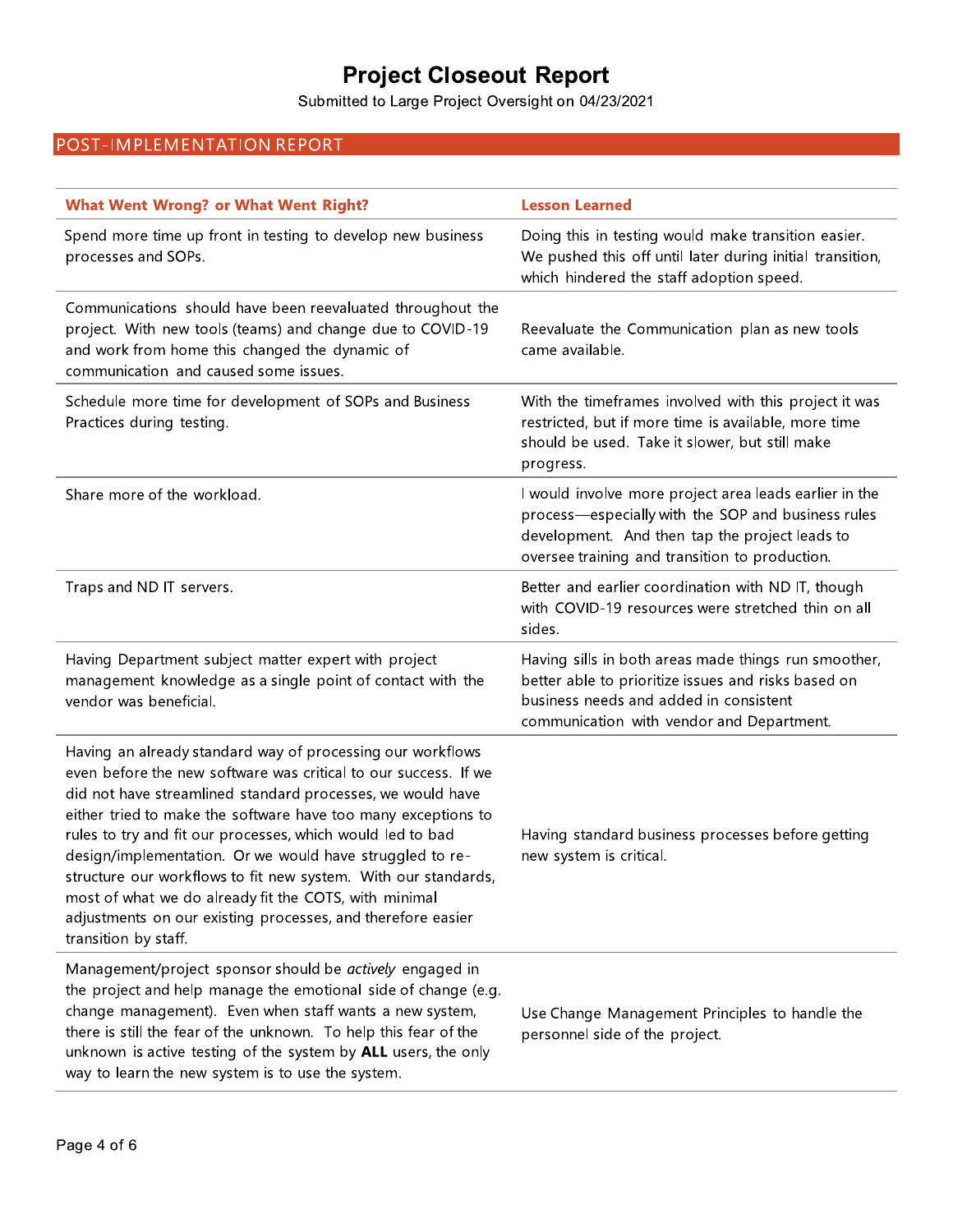Submitted to Large Project Oversight on 04/23/2021

### POST-IMPLEMENTATION REPORT

#### How the Project Resolved Business Problems/Needs:

Project was initiated because of HB1024 directing the Department to adopt two federal rules relating to the oil and gas industry in North Dakota, 40 CFR 60, Subparts OOOO and OOOOa (Quad-O/Oa). Software was specifically developed to handle the reporting requirements of those two new oil and gas rules. New system allows for electronic submittal by industry of required reports, notifications, and submissions along with electronic recordkeeping, processing, and open records. Electronic forms have been developed for these new reports. Existing oil and gas production registration and permitting has been revamped and streamlined and now allows for electronic payment. Both streamlining and electronic payment have been VERY well received by the production segment regulated community.

All official regulatory communication with the Division of Air Quality can now be handled electronically, securely, efficiency and transparently by using this new software system. This comes at an especially good time with remote work due to COVID-19.

With the new system the Department was able to work with the regulated community to include new streamlined processes for not only reporting for Quad-O/Oa but other air regulatory reguirements as well. These improvements have been well received by our regulated community and our outreach efforts on this project has improved our working relationship with the regulated community on other projects.

Benefits to the Division include less low-level data entry, scanning, and document uploads; thus, allowing staff to focus on higher level review work, saving staff hours. Transparency is also increased with a public facing module that reduces open records burden on staff. Public response to open records module has been very positive.

The Division of Air Quality has requirements to submit data to EPA. In EPA's review of NDDEQ's implementation of the Clean Air Act, they have noted an "area for state improvement" with regards to data submissions (see STATE REVIEW FRAMEWORK North Dakota, February 22, 2017). Most of these issues have been related to the old database and old methods of submitting to EPA along with changes in data submission to which the old database had trouble being modified to handle. CERIS-ND, and the sister system SLEIS, have been developed for EPA data submission and our data quality has already improved in our first rounds of monthly submissions to EPA.

### **External User Comments:**

"I don't mind using the hard copy form but had just been making sure there wasn't a way that put it into your system easier. I prefer doing it this way [using CERIS-ND] going forward, when possible. I appreciate it. Also, since we work with numerous states, I can say your system is more intuitive and user friendly then most I've dealt with."

"I thought I stumbled onto some secret information that I wasn't supposed to." [public user using Explorer and seeing records open and available]

"I've been doing due diligence checks in North Dakota for many years, and the state has made leaps and bounds in technology." [Consultant using CERIS-ND Explorer]

Overall, we have had biased contact with people contacting us due to a question or issue, but the overall outlook from those people have been positive on the whole, with optimism for the new system once they get used to it and the bugs get worked out.

### How the Project Could Solve Other Business Problems/Needs: